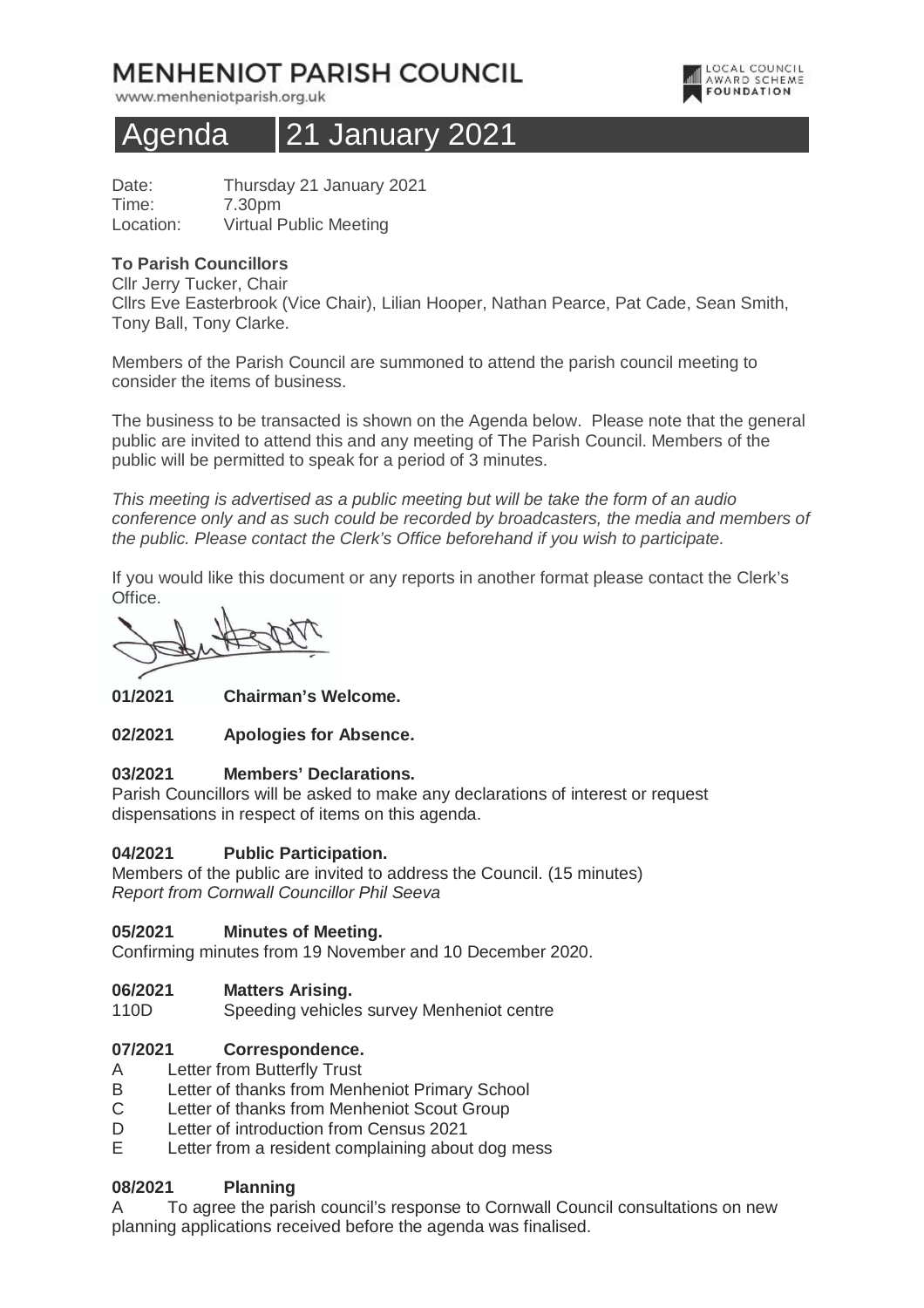## PA20/11475

Proposal: Retrospective Listed Building Consent for raising driveway to the right hand end of the property to provide defence against flooding, including raising and extending the existing granite copings forming the boundary railings

Location: Fernpass Menheniot Liskeard Cornwall PL14 3QZ

B Any applications received by Cornwall Council by the time of the meeting. Information only. None received.

C Planning applications approved by Cornwall Council.

PA20/06218 APPROVED

Location: The Carthouse Menheniot Liskeard Cornwall PL14 3QT Proposal: Construction of outbuilding within residential curtilage to contain garage to ground

floor and home office to roof space available atop.

PA20/09758 Screening Opinion - EIA Not Required

Applicant: Westcountry Land (Liskeard) Ltd

Location: Land At Tencreek Farm Plymouth Road Liskeard Cornwall Proposal: Request a screening opinion as to whether the proposed development falls within Schedule 2 of the Environmental Impact Assessment Regulations 2017 and the development is an Environmental Impact Assessment Development.

PA20/10346 Prior approval not req'd (AF/TEL/DEM) Location: Trewint Farm Trewint Road Menheniot Liskeard Cornwall Proposal: Prior notification of steel framed agricultural building

PA20/02824/PREAPP Closed - advice given

Location: The Old School House Merrymeet Liskeard PL14 3LP Proposal: Pre-application Advice for the construction of a 3 (No.) bedroom house.

D Planning applications refused by Cornwall Council or withdrawn by the applicant. Information only. None refused.

E Dobwalls and Trewidland Neighbourhood Development Plan, Regulation 14 consultation.

F Prior notification:

PA20/10810 Prior approval not required

Location: South Trewint Farm Trewint Road Menheniot Liskeard Cornwall Proposal: Prior Notification for construction of agricultural building

## **09/2021 Finance**

A Accounts for Payment – Schedule 2020/21 - Members are to consider the payment schedule and agree payment.

| <b>Date</b>              | Payee                   | <b>Description</b>     | Pay        |        |
|--------------------------|-------------------------|------------------------|------------|--------|
| 25/01/2021               | <b>Cormac Solutions</b> | Signage Doddycross     | <b>OLB</b> | 408.00 |
| 25/01/2021               | Peake (GB)              | <b>Toilet services</b> | <b>OLB</b> | 114.00 |
| 25/01/2021               | Rob Craig               | Salt storage           | <b>OLB</b> | 50.00  |
| 25/01/2021               | <b>Salaries</b>         | December               | <b>OLB</b> | 718.40 |
| 25/01/2021               | <b>HMRC</b>             | <b>PAYE</b>            | <b>OLB</b> | 123.60 |
|                          |                         |                        |            |        |
| All payments this period |                         |                        | 1,414.00   |        |

#### B Bank Payment Receipts. For information.

| <b>Date</b>                   | Paver             | <b>Description</b> |  |        |
|-------------------------------|-------------------|--------------------|--|--------|
| 17/12/2020                    | ICornwall Council | <b>LMP</b>         |  | 742.93 |
| 31/12/2020                    | ICornwall Council | Ilnterest          |  | 42.90  |
| All bank receipts this period |                   |                    |  | 785.83 |